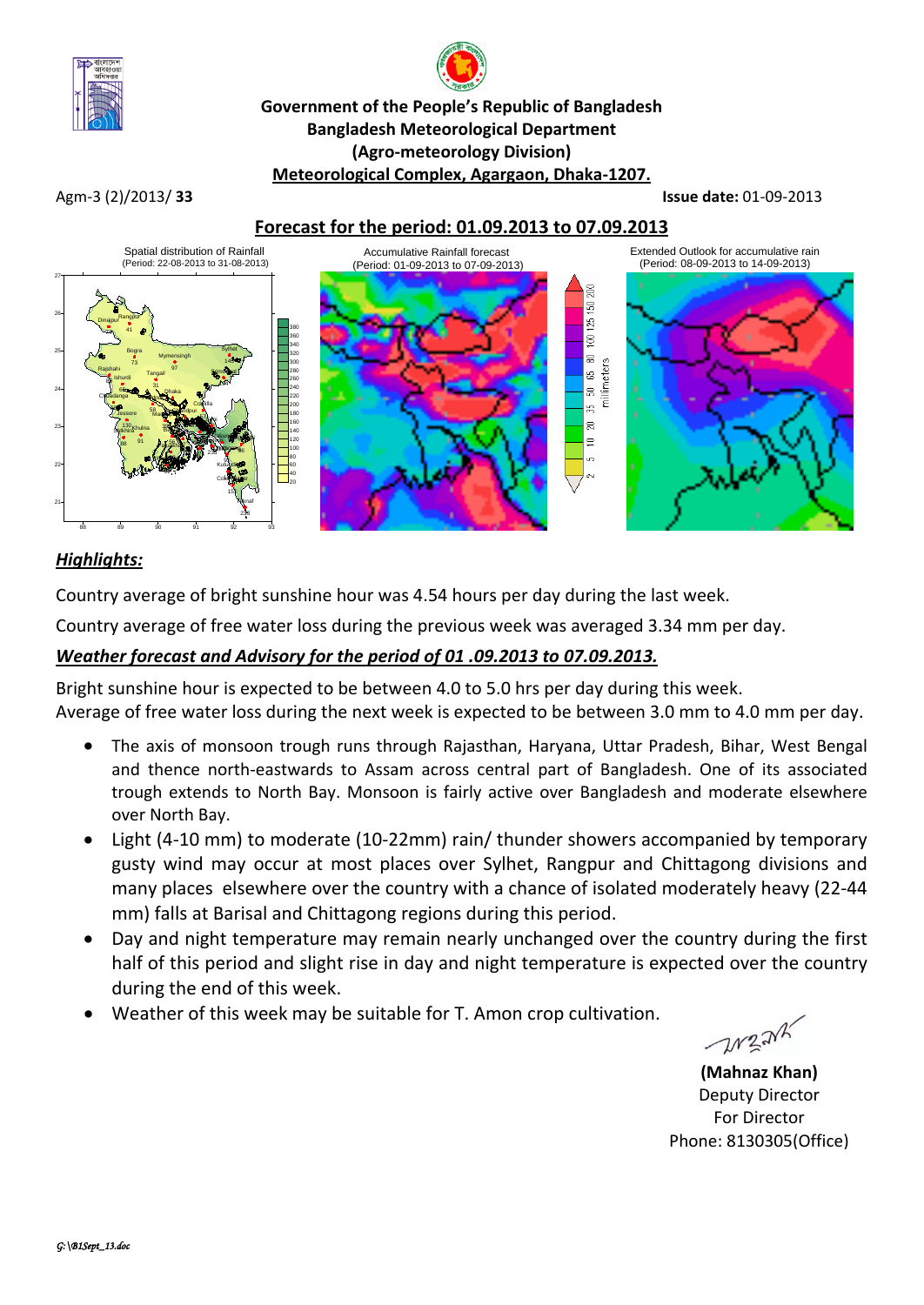## **Bangla Version**





#### *প্ৰধান বৈশিষ্ট্য সমৃহঃ-*

 $\frac{1}{2}$ সপ্তাহে দেশের দৈনিক উজ্জল সর্যকিরণ কালের গড় ৪.৫৪ ঘন্টা ছিল । গত সপ্তাহে দেশের দৈনিক বাম্পীভবনের গড ৩.৩৪ মিঃ মিঃ ছিল।

#### *আবহাওয়া পূৰ্বাভাসঃ-০১-০৯-২০১৩ থেকে ০৭-০৯-২০১৩ ইং পৰ্যন্ত।*

*G mßv‡n ‰`wbK D¾¡j m~h© wKiY Kvj 4.0 ‡\_‡K 5.0 N›Uvi g‡a¨ \_vK‡Z cv‡i |*

*আ*গামী সপ্তাহের বাম্পীভবনের দৈনিক গড় মান ৩.০ মিঃমিঃ থেকে ৪.০ মিঃমিঃ থাকতে পারে।

- *†gŠm~gx A‡ÿi ewa©ZvskwU ivR¯'vb, nwiqvbv, DËi cÖ‡`k, wenvi, cwðge½ n‡q DËi c~e© w`‡K evsjv‡`‡ki ga¨vÂj w`‡q*  স্মাসা পর্যন্ত বিস্তৃত রয়েছে। এর একটি বর্ধিতাংশ উত্তর বঙ্গোপসাগরে অবস্থান করছে। বাংলাদেশের উপর মৌসুমী বায়ু প্রবাহ *†gvUvgywU mwµq Ges DËi e‡½vcmvM‡ii Ab¨Î gvSvix ai‡bi i‡q‡Q|*
- *G mg‡q wm‡jU, iscyi I PÆMªvg wefv‡Mi AwaKvsk ¯'v‡b Ges †`‡ki Ab¨Î A‡bK ¯'v‡b A¯'vqx fv‡e `gKv A\_ev S‡ov*  হাওয়াসহ হাল্কা (8-**১**০ মিঃ মিঃ) থেকে মাঝারী (**১**০-২২মিঃমিঃ) ধরণের বৃষ্টি অথবা বজ্রবৃষ্টি হতে পারে, সে সাথে বরিশাল এবং  $p$ টুগ্রাম অঞ্চলে বিক্ষিগুভাবে মাঝারী ধরনের ভারী *( ২২-88 মিঃ* মিঃ) বর্ষণ হতে পারে।
- *G mg‡q cÖ\_gv‡a© w`b I iv‡Zi ZvcgvÎv cÖvq AcwiewZ©Z \_vK‡Z cv‡i Ges wØZxqv‡a© w`b I iv‡Zi ZvcgvÎv mvgb¨ e"w× পে*তে পারে ।
- ৰ সময়ের আবহাওয়া রোপা আমন ধান চাষের উপযোগী থাকতে পারে।

 $21221$ 

*(মাহনাজ খান)* উপ-পরিচালক *প*রিচালকের পক্ষে *‡dvbt 8130305(`ßi)*